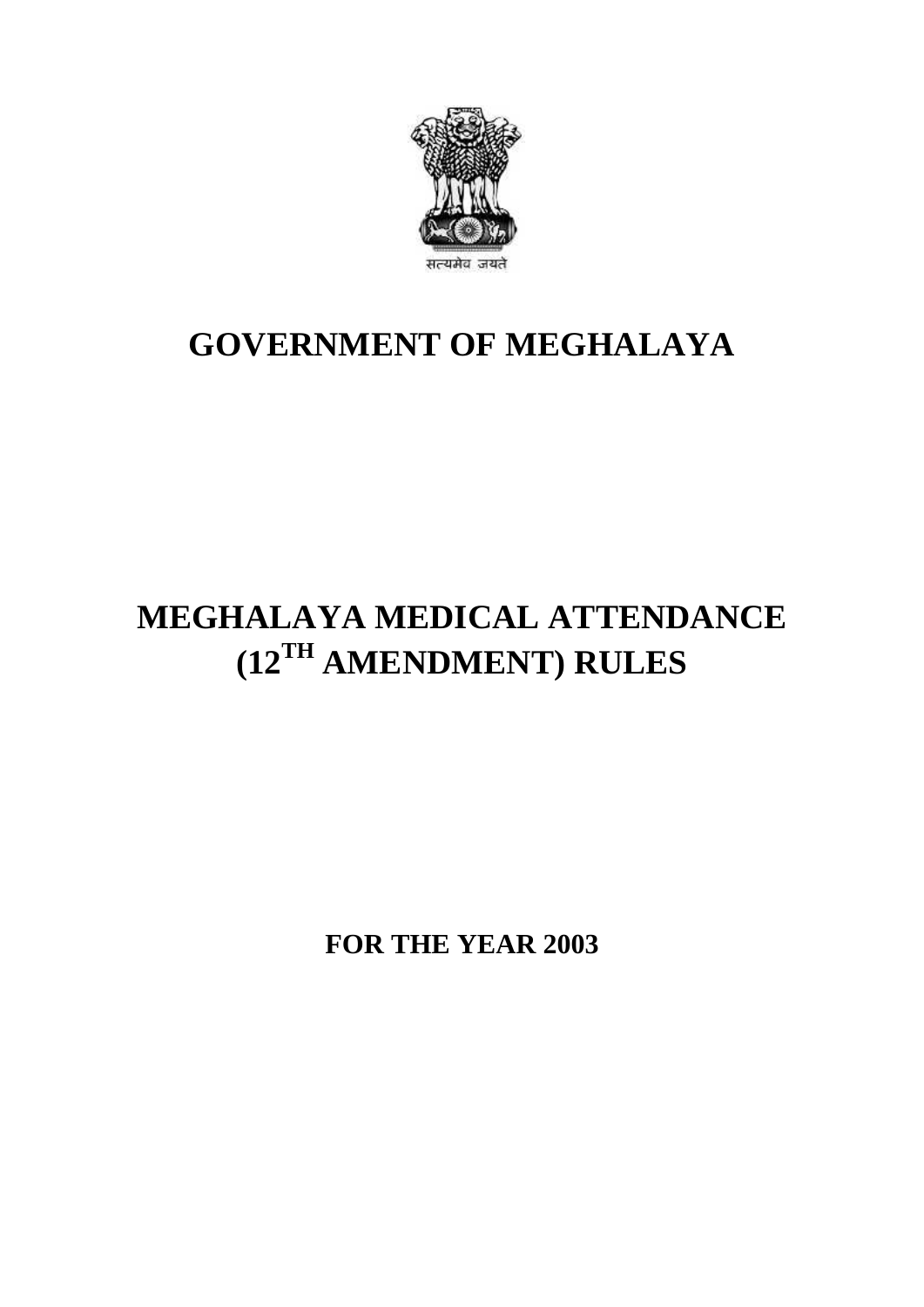## **GOVERNMENT OF MEGHALAYA HEALTH AND FAMILY WELFARE DEPARTMENT**

**….**

#### ORDERS BY THE GOVERNOR

#### **NOTIFICATION**

### The  $26<sup>th</sup>$  September, 2003

No. Health.272/2002/Pt/69:- In exercise of the powers conferred by the proviso to Article 309 of the Constitution, the Governor of Meghalaya is pleased to make the following rules further to amend the Meghalaya Medical Attendance Rules, 1981, namely:- 1. Health.272/2002/Pt/69:- In exercise of the powers conferred by the proviso to Article 309<br>he Constitution, the Governor of Meghalaya is pleased to make the following rules further<br>mend the Meghalaya Medical Attendance R alth.272/2002/Pt/69:- In exercise of the powers conferred<br>Constitution, the Governor of Meghalaya is pleased to maked the Meghalaya Medical Attendance Rules, 1981, namel<br>Short title and Commencement :- (1) These rules ma<br>M

- (2) They shall come into force at once. 2. Addition of new clause to Sub-Rule (3) of Rule 10 – In Sub-Rule (3) of Rule 10 of the Meghalaya Medical Attendance (12th Amendment) Rules, 2003.<br>
2. Addition of new clause to Sub-Rule (3) of Rule 10 – In Sub-Rule (3) o
- Short title and Commencement :- (1) These rules may be called the Meghalaya<br>Medical Attendance (12th Amendment) Rules, 2003.<br>(2) They shall come into force at once.<br>Addition of new clause to Sub-Rule (3) of Rule 10 In Su clause (am) shall be added namely:- 2. Addition of new clause to Sub-Rule (3) of Rule  $10 - \text{In Sub-Rule}$  (3) of Rule  $10$  of the Meghalaya Medical Attendance Rules 1981, after clause (ak) (al) the following new clause (am) shall be added namely:-<br>(am) Rajiv Gand

Sd/- (P. S. Dkhar, MCS.,)<br>Officer-on-Special Duty to the Govt. of Meghalaya Sd/- (P. S. Dkhar, MCS.,)<br>Officer-on-Special Duty to the Govt. of Meghalaya<br>Health & Family Welfare Department Health & Family Welfare Department

….

Memo No.Health.272/200<br>Copy forwarded to:-<br>1) The Director of

Memo No.Health.272/2002/Pt/69-A Dt. Shillong, the 26<sup>th</sup> September, 2003.<br>Copy forwarded to:-

- 1) The Director of Printing and Stationery, Meghalaya, Shillong for favour of publication in the Meghalaya, Gazette. publication in the Meghalaya, Gazette. by forwarded to:-<br>
2) The Director of Printing and Sta<br>
publication in the Meghalaya, Gazette<br>
2) All Administrative Departments.
- 2) All Administrative Departments.<br>3) All Heads of Departments.
-